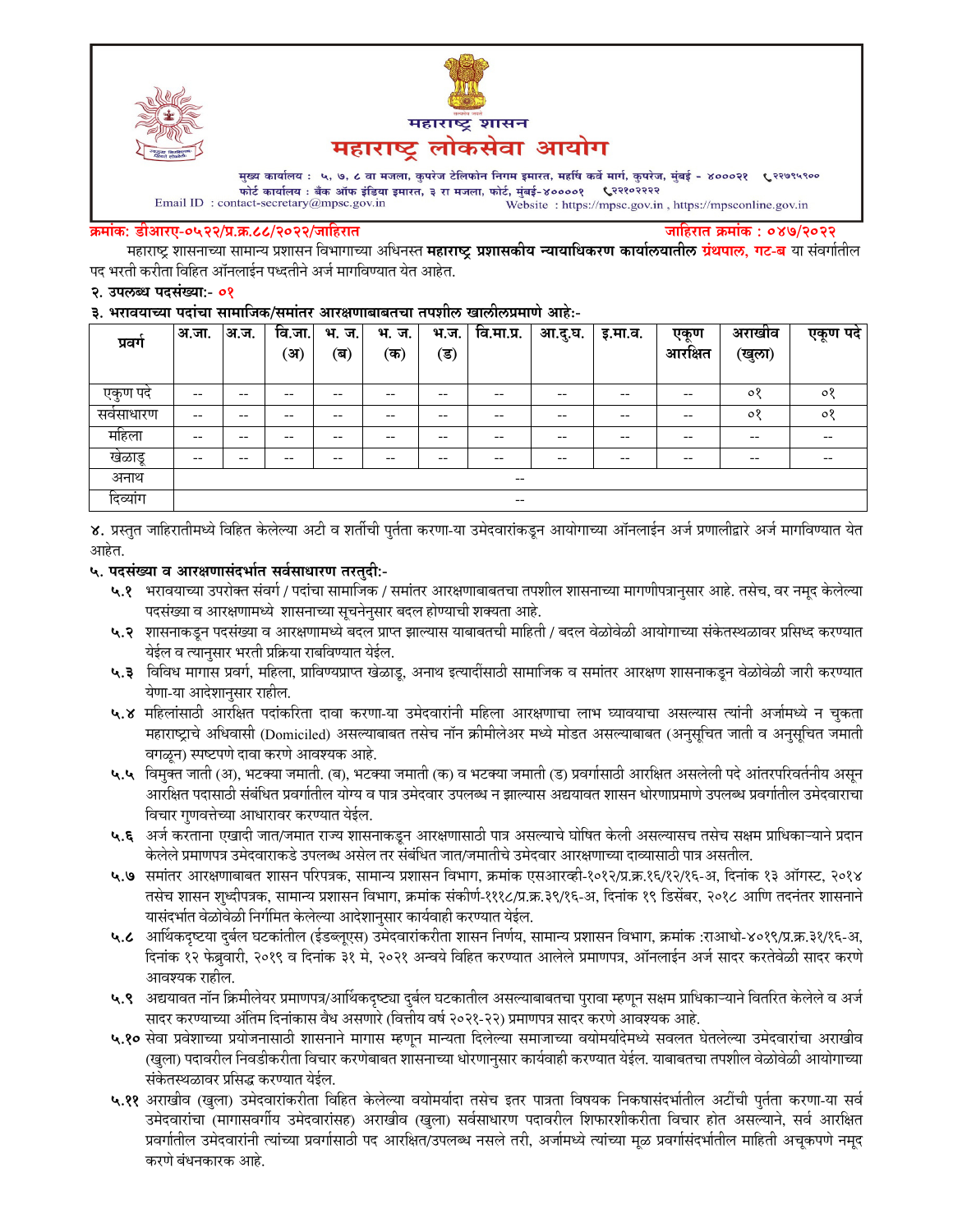- ५.१२ कोणत्याही प्रकारच्या आरक्षणाचा लाभ हा केवळ महाराष्ट्राचे सर्वसाधारण रहिवासी असणाऱ्या उमेदवारांना अनुज्ञेय आहे. सर्वसाधारण रहिवासी या संज्ञेला भारतीय लोकप्रतिनिधत्व कायदा १९५० च्या कलम २० अनुसार जो अर्थ आहे तोच अर्थ असेल.
- ५.१३ कोणत्याही प्रकारच्या आरक्षणाचा (सामाजिक अथवा समांतर) अथवा सोयी सवलतींचा दावा करणा-या उमेदवाराकडे संबंधित कायदा / नियम / आदेशानुसार विहित नमुन्यातील प्रस्तुत जाहिरातीस अनुसरुन अर्ज स्वीकारण्यासाठी विहित केलेल्या दिनांकापूर्वीचे वैध प्रमाणपत्र उपलब्ध असणे अनिवार्य आहे.
- ५.१४ सामाजिक व समांतर आरक्षणासंदर्भात विविध न्यायालयामध्ये दाखल न्यायप्रविष्ट प्रकरणी अंतिम निर्णयाच्या अधीन राहून पदभरतीची कार्यवाही करण्यात येईल.
- ५.१५ खेळाडू आरक्षण :-
	- ५.१५.१ शासन निर्णय, शालेय शिक्षण व क्रीडा विभाग, क्रमांक: राक्रीधो-२००२/प्र.क्र.६८/क्रीयुसे-२, दिनांक १ जुलै, २०१६, तसेच शासन शृथ्दीपत्रक, शालेय शिक्षण व क्रीडा विभाग, क्रमांक:राक्रीधो-२००२/प्र.क्र.६८/क्रीयुसे-२, दिनांक १८ ऑगस्ट, २०१६, शुध्दीपत्रक क्रमांक:राक्रीधो-२००२/प्र.क्र.६८/क्रीयुसे-२, दिनांक ११ मार्च, २०१९ व शासन शुद्धिपत्रक, शालेय शिक्षण व क्रीडा विभाग, क्रमांक : राक्रीधो-२००२/प्र.क्र.६८/क्रीयसे-२, दिनांक २४ ऑक्टोबर, २०१९ आणि तदनंतर शासनाने यासंदर्भात वेळोवेळी निर्गमित केलेल्या आदेशानुसार प्राविण्य प्राप्त खेळाडू आरक्षणासंदर्भात तसेच वयोमर्यादेतील सवलतीसंदर्भात कार्यवाही करण्यात येईल.
	- ५.१५.२ प्राविण्य प्राप्त खेळाडू व्यक्तींसाठी आरक्षणाचा दावा करणा-या उमेदवारांच्या बाबतीत क्रीडा विषयक विहित अर्हता धारण करीत असल्याबाबत सक्षम प्राधिका-याने प्रमाणित केलेले पात्र खेळाचे प्राविण्य प्रमाणपत्र पूर्व परीक्षेस अर्ज सादर करण्याच्या अंतिम दिनांकाचे किंवा तत्पूर्वीचे असणे बंधनकारक आहे.
	- ५.१५.३ विहित दिनांकास खेळाचे प्राविण्य प्रमाणपत्र योग्य दर्जाचे असल्याबाबत तसेच उमेदवार खेळाडूसाठी आरक्षित पदावरील निवडीकरीता पात्र ठरतो, याविषयीच्या पडताळणीकरीता त्यांचे प्राविण्य प्रमाणपत्र संबंधित विभागीय उपसंचालक कार्यालयाकडे पूर्व परीक्षेस अर्ज सादर करण्याच्या दिनांकापूर्वीच सादर केलेले असणे बंधनकारक आहे. अन्यथा प्राविण्य प्राप्त खेळाडूसाठी आरक्षणाकरीता पात्र समजण्यात येणार नाही.
	- ५.१५.४ कागदपत्रे पडताळणी/मुलाखतीच्यावेळी संबंधित संवर्ग/ पदाकरीता विहित अर्हता धारण करीत असल्याबाबत सक्षम प्राधिका-याने प्रमाणित केलेले प्राविण्य प्रमाणपत्र, प्राविण्य प्रमाणपत्र योग्य असल्याबाबत तसेच कोणत्या संवर्गातील खेळाडूसाठी आरक्षित पदावरील निवडीकरीता उमेदवार पात्र ठरतो, याविषयी सक्षम प्राधिका-याने प्रदान केलेले विहित दिनांकास वैध असलेले प्राविण्य प्रमाणपत्र पडताळणीबाबतचा अहवाल सादर केला तरच उमेदवारांचा संबंधित संवर्गातील खेळाडूसाठी आरक्षित पदावर शिफारशीकरीता विचार करण्यात येईल.
	- ५.१५.५ एकापेक्षा जास्त खेळांची प्राविण्य प्रमाणपत्रे असणा-या खेळाडू उमेदवाराने एकाच वेळेस सर्व खेळांची प्राविण्य प्रमाणपत्रे प्रमाणित करण्याकरीता संबंधित सक्षम प्राधिका-याकडे सादर करणे बंधनकारक आहे.

### ५.१६ दिव्यांग आरक्षण:-

- ५.१६.१ दिव्यांग व्यक्ती हक्क अधिनियम २०१६ च्या आधारे शासन निर्णय सामान्य प्रशासन विभाग, क्रमांक दिव्यांग २०१८/प्र.क्र.११४/१६ अ, दिनांक २९ मे, २०१९ तसेच यासंदर्भात शासनाकडून वेळोवेळी जारी करण्यात आलेल्या आदेशानुसार दिव्यांग व्यक्तींच्या आरक्षणासंदर्भात कार्यवाही करण्यात येईल.
- ५.१६.२ शासन निर्णय, सामान्य प्रशासन विभाग क्रमांक: संकीर्ण-२०१९/४१/प्र.क्र.१४/३८, दिनांक २३ फेब्रुवारी, २०२१ अन्वये खालील दिव्यांग प्रवर्गातील व्यक्ती / उमेदवार सदर पदाकरीता अर्ज करण्यास पात्र आहेत:-

(1) Low Vision, (2) Deaf, Hard Hearing, (3) One Arm, Both Arm, One Leg, Both leg, One Arm and One Leg, Cerebral Palsy, Leprosy Cured, Dwarfism, Acid Attack Victim, Muscular Dystrophy, (4) Autism Spectrum Disorder (M-Mild), Special learning Disability, Mental Illness, (5) Multiple Disabilities involving (1) to (4)

- ५.१६.३ दिव्यांग व्यक्तींसाठी असलेली पदे भरावयाच्या एकूण पदसंख्येपैकी असतील.
- ५.१६.४ दिव्यांग व्यक्तींची संबंधित संवर्ग/पदाकरीता पात्रता शासनाकडून वेळोवेळी निर्गमित केलेल्या आदेशानुसार राहील.
- ५.१६.५ दिव्यांग व्यक्तींसाठी आरक्षित पदांवर शिफारस करताना उमेदवार कोणत्या सामाजिक प्रवर्गातील आहे. याचा विचार न करता दिव्यांग गुणवत्ता क्रमांकानुसार त्यांची शिफारस करण्यात येईल.
- ५.१६.६ संबंधित दिव्यांगत्वाच्या प्रकारचे किमान ४०% दिव्यांगत्वाचे प्रमाणपत्र धारक उमेदवार / व्यक्ती आरक्षण तसेच नियमानुसार अनुज्ञेय सोयी / सवलतीसाठी पात्र असतील.
- ५.१६.७ लक्षणीय दिव्यांगत्व असलेले उमेदवार / व्यक्ती खालील सवलतींच्या दाव्यास पात्र असतील:-

(१) दिव्यांगत्वाचे प्रमाण किमान ४०% अथवा त्यापेक्षा जास्त असल्यास तसेच पद लक्षणीय दिव्यांग व्यक्तींसाठी आरक्षित असल्यास नियमानुसार अनुज्ञेय आरक्षण व इतर सोयी सवलती.

(२) दिव्यांगत्याचे प्रमाण किमान ४०% अथवा त्यापेक्षा जास्त असल्यास तसेच पद संबंधित दिव्यांग प्रकारासाठी सुनिश्चित केले असल्यास नियमानुसार अनुज्ञेय सायी सवलती

- ५.१६.८ लक्षणीय दिव्यांग व्यक्तींसाठी असलेल्या वयोमर्यादेचा अथवा इतर कोणत्याही प्रकारचा फायदा घेऊ इच्छिणा-या उमेदवारांनी शासन निर्णय, सार्वजनिक आरोग्य विभाग, क्रमांक अप्रकि-२०१८/प्र.क्र.४६/आरोग्य-६, दिनांक १४ सप्टेंबर, २०१८ मधील आदेशानुसार केंद्र शासनाच्या www.swavlambancard.gov.in अथवा SADM या संगणकीय प्रणालीदवारे वितरित करण्यात आलेले नवीन नमुन्यातील दिव्यांगत्वाचे प्रमाणपत्र सादर करणे अनिवार्य आहे.
- ५.१६.९ लक्षणीय दिव्यांगत्व असणा-या उमेदवारांना अर्जामध्ये नमूद केलेला दिव्यांगत्वाचा प्रकार / उप प्रकार बदलणे अनुज्ञेय नाही.

### ५.१७ अनाथ आरक्षण :-

- ५.१७.१ अनाथ व्यक्तींचे आरक्षण शासन निर्णय, महिला व बालविकास विभाग, क्रमांक: अनाथ-२०१८/प्र.क्र.१८२/का-०३, दिनांक २३ ऑगस्ट, २०२१ तसेच यासंदर्भात शासनाकडून वेळोवेळी जारी करण्यात येणा-या आदेशानुसार राहील.
- ५.१७.२ अनाथांसाठी आरक्षित पदावर गुणवत्तेनुसार निवड झालेल्या उमेदवारांचा समावेश उमेदवार ज्या सामाजिक प्रवर्गाचा आहे; त्या प्रवर्गातून करण्यात येईल.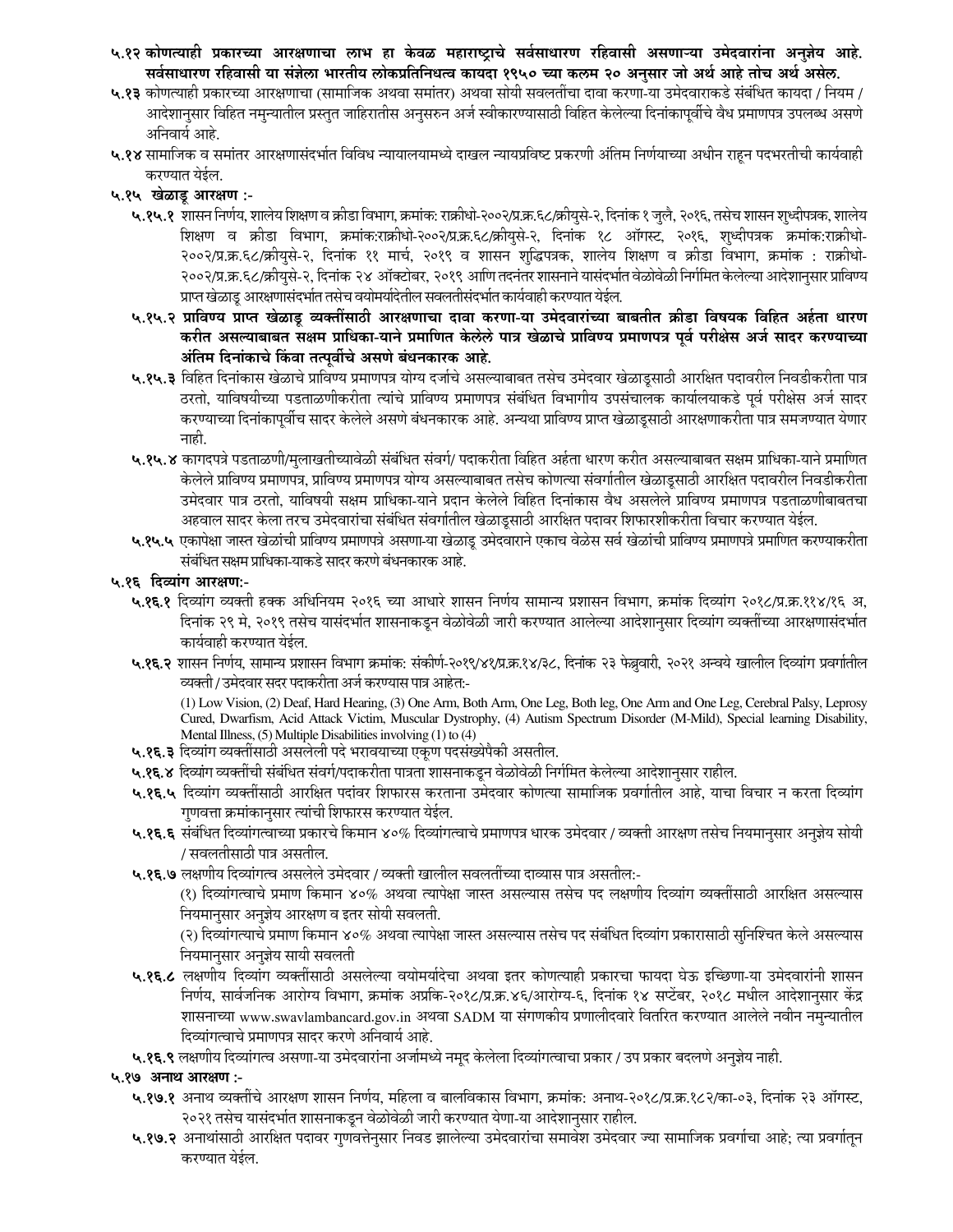५.१७.३ प्रस्तुत पदासाठी अर्जाद्वारे अनाथ आरक्षणाचा दावा केलेल्या उमेदवारांनी दिनांक २३ ऑगस्ट, २०२१ रोजीच्या शासन निर्णयाद्वारे विहित करण्यात आलेल्या कार्यपद्धतीनुसार सुधारित नमुन्यातील अनाथ प्रमाणपत्र व महाराष्ट्र राज्याचे अधिवास प्रमाणपत्र आयोगाकडून निश्चित करण्यात येणाऱ्या विहित कालावधीत सादर करणे आवश्यक राहील. अन्यथा अनाथ आरक्षणाचा दावा विचारात घेतला जाणार नाही.

### ६. वेतनश्रेणी:-

स्तर एस-१५ रुपये ४१,८००/- ते रुपये १,३२,३००/- अधिक नियमानुसार अनुज्ञेय भत्ते.

७. पात्रता :-

#### ७.१ भारतीय नागरिकत्व

#### ७.२ वयोमर्यादा :-

| वयामयादा    | किमान        | कमाल वय |            |         |                          |                            |                           |         |  |  |
|-------------|--------------|---------|------------|---------|--------------------------|----------------------------|---------------------------|---------|--|--|
| गणण्याचा    | अमागास /     | अराखीव  | मागासवगीय/ |         | प्राविण्य प्राप्त खेळाडू | माजी सैनिक, आणिबाणी व      | दिव्यांग                  |         |  |  |
| दिनांक      | मागासवर्गीय/ | (खुला)  | आ.दू.घ./   |         |                          |                            | अल्पसेवा राजदिष्ट अधिकारी | उमेदवार |  |  |
|             | आ. दु. घ.    |         | अनाथ       | अराखांव | मागासवगीय/               | अराखीव                     | मागासवगीय/                |         |  |  |
|             |              |         |            | (खुला)  | आ.दु.घ./ अनाथ            | (खुला)                     | आ.द्.घ./ अनाथ             |         |  |  |
| १ सप्टेंबर, | १८           | 40      | ५५         | 40      | ५५                       | सैनिकी सेवेचा कालावधी अधिक |                           | 40      |  |  |
| २०२२        |              |         |            |         |                          | ३ वर्ष                     |                           |         |  |  |

### ७.२.१ महाराष्ट्र शासनाच्या कर्मचा-यांना उच्च वयोमयोदा लागू नाही.

७.२.२ शासन निर्णय, सामान्य प्रशासन विभाग, क्रमांक एसआरव्ही-२०२१/प्र.क्र.६१/कार्या-१२, दिनांक १७ डिसेंबर, २०२१ अनुसार दिनांक १ मार्च, २०२० ते दिनांक १७ डिसेंबर, २०२१ या कालावधीत वयाधिक ठरणारे उमेदवार अर्ज करण्यास पात्र असतील.

### ८. शैक्षणिक अर्हता आणि अनुभव:-

**८.१ शैक्षणिक अर्हता:**- ग्रंथालय शास्त्रातील पदविका धारण करीत असतील, **आणि** 

८.२ अनुभव:- ज्यांना ग्रंथपाल किंवा सहायक ग्रंथपाल म्हणून दोन वर्षे काम करण्याचा अनुभव असेल,

८.३ प्राधान्यशील अर्हता:- ग्रंथालय शास्त्राची पदवी धारण केलेल्या उमेदवारास प्राधान्य देण्यात येईल.

### ८.४ शैक्षणिक अर्हता व अनुभवाचा कालावधी गणना करण्याचा दिनांक:-

८.४.१ प्रस्तुत जाहिरातीस अनुसरुन अर्ज सादर करण्यासाठी विहित केलेल्या अंतिम दिनांकास संबंधित शैक्षणिक अर्हता धारण करणे आवश्यक आहे.

८.४.२ अनुभवाच्या कालावधीची गणना प्रस्तुत जाहिरातीस अनुसरुन अर्ज सादर करण्याकरीता विहित केलेल्या अंतिम दिनांकास करण्यात येईल.

### ८.५ अनुभवाच्या दाव्यांबाबत:-

आयोगाच्या ऑनलाईन अर्ज प्रणालीद्वारे विविध स्वरुपाचे दावे करताना अथवा दावे अद्ययावत करताना प्रस्तुत जाहिरातीस अनुसरुन अनुभवाच्या दाव्यांनुसार पात्र होण्यासाठी उमेदवाराने Nature of Job - Librarian OR Assistant Librarian असे नमूद करणे अनिवार्य आहे. त्याशिवाय, ऑनलाईन अर्ज प्रणालीद्वारे अर्ज स्वीकृत होऊ शकणार नाही.

**९. कर्तव्ये व जबाबदा-या:**- प्रस्तुत पदाच्या कर्तव्ये व जबाबदा-या याबाबतचा तपशील आयोगाच्या <u>https://mpsc.gov.in</u> या संकेतस्थळावर उपलब्ध आहे. १०. निवडप्रकिया:-

# १०.१ प्रस्तुत जाहिरातीमध्ये नमूद केलेली शैक्षणिक अर्हता, अनुभव इत्यादी अर्हता किमान असून, किमान अर्हता धारण केली म्हणून उमेदवार मुलाखतीस बोलाविण्याकरिता पात्र असणार नाही.

- १०.२ जाहिरातीस अनुसरून प्राप्त अर्जाची संख्या आयोगाच्या कार्यनियमावलीतील तरतुदीनुसार वाजवी प्रमाणापेक्षा जास्त असेल आणि अर्ज सादर केलेल्या सर्व पात्र उमेदवारांच्या मुलाखती घेणे सोयीस्कर नसल्यास मुलाखतीसाठी उमेदवारांची संख्या मर्यादित करण्याच्या दृष्टीने जाहिरातीमध्ये नमूद शैक्षणिक अर्हता आणि/अथवा अनुभव यापेक्षा अधिक शैक्षणिक अर्हता/अनुभव किंवा अन्य योग्य निकष यांच्या आधारे अथवा चाळणी परीक्षेद्वारे मुलाखतीस पात्र उमेदवारांची संख्या मर्यादित करण्यात येईल.
- १०.३ चाळणी परीक्षा घेण्याचे निश्चित झाल्यास, अर्हता आणि / अथवा अनुभव शिथिल केला जाणार नाही.
- १०.४ चाळणी परिक्षेचा अभ्यासक्रम, परीक्षेचे माध्यम व इतर बाबी (लागू असल्यास) आयोगाच्या संकेतस्थळावर प्रसिध्द करण्यात येतील.
- १०.५ चाळणी परीक्षा घेतल्यास चाळणी परीक्षेचे गुण व मुलाखतीचे गुण एकत्रितरित्या विचारात घेऊन तर चाळणी परीक्षा न झाल्यास केवळ मुलाखतीच्या गुणांच्या आधारे उमेदवाराची शिफारस करण्यात येईल.
- १०.६ मुलाखतीमध्ये किमान ४१% व त्यापेक्षा जास्त गुण मिळविणाऱ्या उमेदवारांचाच शिफारशीसाठी विचार केला जाईल.
- १०.७ सेवा भरतीची संपूर्ण निवड प्रक्रिया उप प्रबंधक, महाराष्ट्र प्रशासकीय न्यायाधिकरण (सेवाप्रवेश नियम) २००१ अथवा तद्नंतर शासनाकडून वेळोवेळी करण्यात येणा-या सुधारणा तसेच आयोगाकडून वेळोवेळी सुधारण्यात येणा-या कार्यनियमावलीतील तरतुदीनुसार राबविण्यात येईल.

# ११. अर्ज करण्याची पध्दत :-

## ११.१ अर्ज सादर करण्याचे टप्पे :-

- ११.१.१ आयोगाच्या ऑनलाईन अर्ज प्रणालीवर यापुर्वी विहित पध्दतीने नोंदणी केली नसल्यास नोंदणी करुन खाते (Profile) तयार करणे.
- ११.१.२ खाते तयार केलेले असल्यास व ते अदययावत करण्याची आवश्यकता असल्यास अद्ययावत करणे.
- ११.१.३ विहित कालावधीत तसेच विहित पध्दतीने आवश्यक कागदपत्रे अपलोड करून अर्ज सादर करणे.
- ११.१.४ परीक्षा शुल्काचा भरणा विहित पध्दतीने करणे.

### ११.२ विहित प्रमाणपत्र/कागदपत्रे अपलोड करणे.

**११.२.१** प्रोफाईलद्वारे केलेल्या विविध दाव्यांच्या अनुषंगाने उमेदवाराची पात्रता अजमावल्यानंतर (Check eligibility) उमेदवार जाहिरातीनुसार पात्र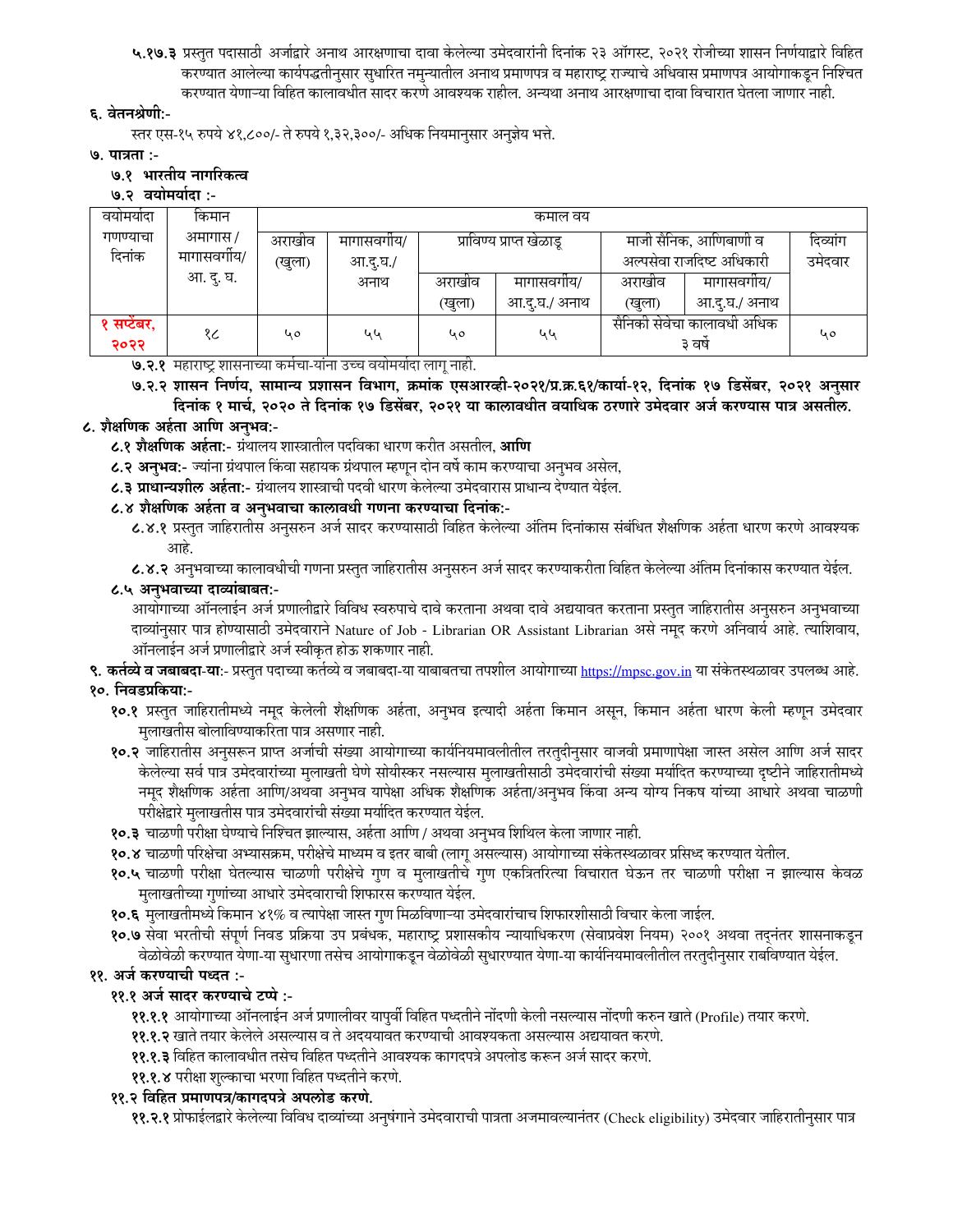ठरत असल्यास अर्ज सादर करताना खालील कागदपत्रे/प्रमाणपत्रे (लाग् असलेली) अपलोड करावी लागतील:-

| अ. क्र.                     | प्रमाणपत्र/कागदपत्र                                                                               | फाईल फॉर्मेट | किमान फाईल | कमाल फाईल |
|-----------------------------|---------------------------------------------------------------------------------------------------|--------------|------------|-----------|
|                             |                                                                                                   |              | साईज (KB)  | साईज (KB) |
| १                           | अर्जातील नावाचा पुरावा (एस.एस.सी. अथवा तत्सम शैक्षणिक अर्हता)                                     | <b>PDF</b>   | 40         | 400       |
| २                           | वयाचा पुरावा                                                                                      | PDF          | 40         | 400       |
| ३                           | शैक्षणिक अर्हता इत्यादीचा पुरावा                                                                  | <b>PDF</b>   | 40         | 400       |
| $\boldsymbol{\lambda}$      | सामाजिकदृष्टया मागासवर्गीय असल्याबाबतचा पुरावा                                                    | <b>PDF</b>   | 40         | 400       |
| $\mathcal{L}_{\mathcal{A}}$ | आर्थिकदृष्टया दुर्बल घटकातील असल्याबाबतचा पुरावा                                                  | <b>PDF</b>   | 40         | 400       |
| ٤                           | अद्ययावत नॉन-क्रिमीलेयर प्रमाणपत्र                                                                | <b>PDF</b>   | 40         | 400       |
| $\mathcal{O}$               | पात्र दिव्यांग व्यक्ती असल्याचा पुरावा                                                            | <b>PDF</b>   | 40         | 400       |
| ८                           | पात्र माजी सैनिक असल्याचा पुरावा                                                                  | <b>PDF</b>   | 40         | 400       |
| ९                           | अनाथ आरक्षणाकरीता पात्र असल्याचा पुरावा                                                           | PDF          | 40         | 400       |
| १०                          | खेळाडू आरक्षणाकरीता पात्र असल्याचा पुरावा                                                         | <b>PDF</b>   | 40         | 400       |
| ११                          | अराखीव महिला, खेळाडू, दिव्यांग, माजी सैनिक आरक्षणाचा दावा<br>असल्यास अधिवास प्रमाणपत्र            | <b>PDF</b>   | 40         | 400       |
| १२                          | एस.एस.सी. नावात बदल झाल्याचा पुरावा                                                               | <b>PDF</b>   | 40         | 400       |
| १३                          | मराठी भाषेचे ज्ञान असल्याचा पुरावा                                                                | PDF          | 40         | 400       |
| $\delta \mathcal{R}$        | लहान कुटुंबाचे प्रतिज्ञापन                                                                        | <b>PDF</b>   | 40         | 400       |
| १५                          | अनुभवाचा पुरावा                                                                                   | <b>PDF</b>   | 40         | 400       |
| १६                          | राज्य शासकीय कर्मचारी यांच्याकरीता वयोमर्यादेतील सवलतीचा दावा<br>असल्यास सादर करावयाचे प्रमाणपत्र | <b>PDF</b>   | 40         | 400       |

११.२.२ उपरोक्त प्रमाणपत्र/कागदपत्रे आयोगाच्या संकेतस्थळावरील 'उमेदवारांना सर्वसाधारण सूचना' प्रकरण क्रमांक चार मध्ये नमूद केल्याप्रमाणे असणे अनिवार्य आहे.

- ११.२.३ संबंधित जाहिरातीस अनुसरुन विहित निकष/पात्रता तसेच प्रोफाईलमधील दाव्यांच्या अनुषंगाने प्रमाणपत्रे/कागदपत्रे अपलोड करावी लागतील. प्रोफाईलमधील विविध दाव्यांच्या अनुषंगाने अपलोड करावयाची संबधित कागदपत्रे प्रणालीद्वारे अर्ज सादर करताना प्रदर्शित होतील.
- ११.२.४ पात्रतेसंदर्भातील विविध दाव्यांच्या अनुषंगाने प्रमाणपत्रे/कागदपत्रे अपलोड केल्याशिवाय अर्ज सादर करता येणार नाही.

### ११.३ सर्वसाधारण :-

- **(एक)** अर्ज आयोगाच्या ऑनलाईन अर्ज प्रणालीद्वारे फक्त ऑनलाईन पद्धतीने स्वीकारण्यात येतील.
- (दोन) अर्ज सादर करण्याकरीता संकेतस्थळ :- https://mpsconline.gov.in
- (तीन) ऑनलाईन पद्धतीने अर्ज सादर करण्याच्या सविस्तर सूचना आयोगाच्या https://mpsconline.gov.in तसेच https://mpsc.gov.in या संकेतस्थळावर उपलब्ध आहेत.
- (चार) आयोगास अर्ज सादर केल्यानंतर विहित मुदतीत परीक्षा शुल्क भरल्याशिवाय अर्ज विचारात घेतला जाणार नाही.

### ११.४ अर्ज सादर करण्याचा कालावधीः-

दिनांक १२ मे, २०२२ रोजी १४.०० वाजल्यापासून दिनांक ०१ जून, २०२२ रोजी २३.५९ वाजेपर्यंत.

## ११.५ शुल्क (रुपये):-

- (एक) अराखीव (खुला) रुपये ७१९/-
- (**दोन**) मागासवर्गीय / आर्थिक दुर्बल घटक / अनाथ **रुपये ४४९/**-
- (**तीन**) उपरोक्त परीक्षा शुल्काव्यतिरिक्त बँक चार्जेस तसेच त्यावरील देय कर अतिरिक्त असतील.
- (चार) परीक्षा शुल्क ना-परतावा (Non-refundable) आहे.

## ११.६ परीक्षा शुल्काचा भरणा करण्याकरीता खाली नमूद केलेल्या पद्धतींचा अवलंब करावा:-

- **(एक)** शुल्क भरण्याकरीता मुख पृष्ठावरील 'माझे खाते' या लिंक वर क्लिक करावे.
- (**दोन**) 'माझे खाते' या लिंक वर क्लिक केल्यानंतर अर्ज केलेल्या पदांची यादी शुल्क भरल्याच्या / न भरल्याच्या नोंदीसह दिसेल. 'Unpaid' लिहिलेल्या जाहिरात / पद / परीक्षेसमोर ' Pay Now' अशी लिंक उपलब्ध असेल.
- (**तीन**) 'Pay Now' या लिंक वर क्लिक केल्यानंतर दोन पर्याय उपलब्ध होतील:- (१) ऑनलाईन पेमेंट (२) चलनाद्वारे
- (**चार**) क्रेडिट कार्ड, डेबिट कार्ड अथवा नेटबँकिंगच्या सहाय्याने ऑनलाईन परीक्षा शुल्क अदा करता येईल.
- (**पाच**) ऑनलाईन पध्दतीने परीक्षा शुल्काचा भरणा केल्यानंतर उमेदवाराला त्याच्या प्रोफाईलमध्ये परीक्षा शुल्काचा भरणा झाला आहे किंवा कसे याची स्थिती (status) लगेचच अवगत होईल. ऑनलाईन पध्दतीने परीक्षा शुल्क भरले असल्याबाबत Logout करण्यापूर्वीच खात्री करणे अथवा परीक्षा शुल्काचा भरणा झाल्याबाबतची स्थिती उपलब्ध नसल्यास पुन्हा शुल्क भरण्याची अथवा चलन घेण्याबाबतची कार्यवाही प्रस्तुत परीक्षेच्या अर्ज सादर करण्याच्या अंतिम दिनांकापूर्वीच करणे आवश्यक आहे.
- (**सहा**) ऑनलाईन पध्दतीने परीक्षा शुल्काचा भरणा करताना बँकेकडून व्यवहार (Transaction) पूर्ण झाला असल्याबाबत खात्री करण्याची जबाबदारी उमेदवाराची आहे. कोणत्याही कारणास्तव व्यवहार अयशस्वी ठरल्यास यासंदर्भातील तक्रारीची आयोगाकडून दखल घेतली जाणार नाही.
- (सात) चलनाद्वारे परीक्षा शुल्क भरण्याचा पर्याय निवडल्यास, उपलब्ध होणा-या चलनाची प्रत घेऊन भारतीय स्टेट बँकेच्या कोणत्याही शाखेत, बँकेच्या कार्यालयीन वेळेत शुल्काचा भरणा केला जाऊ शकतो.